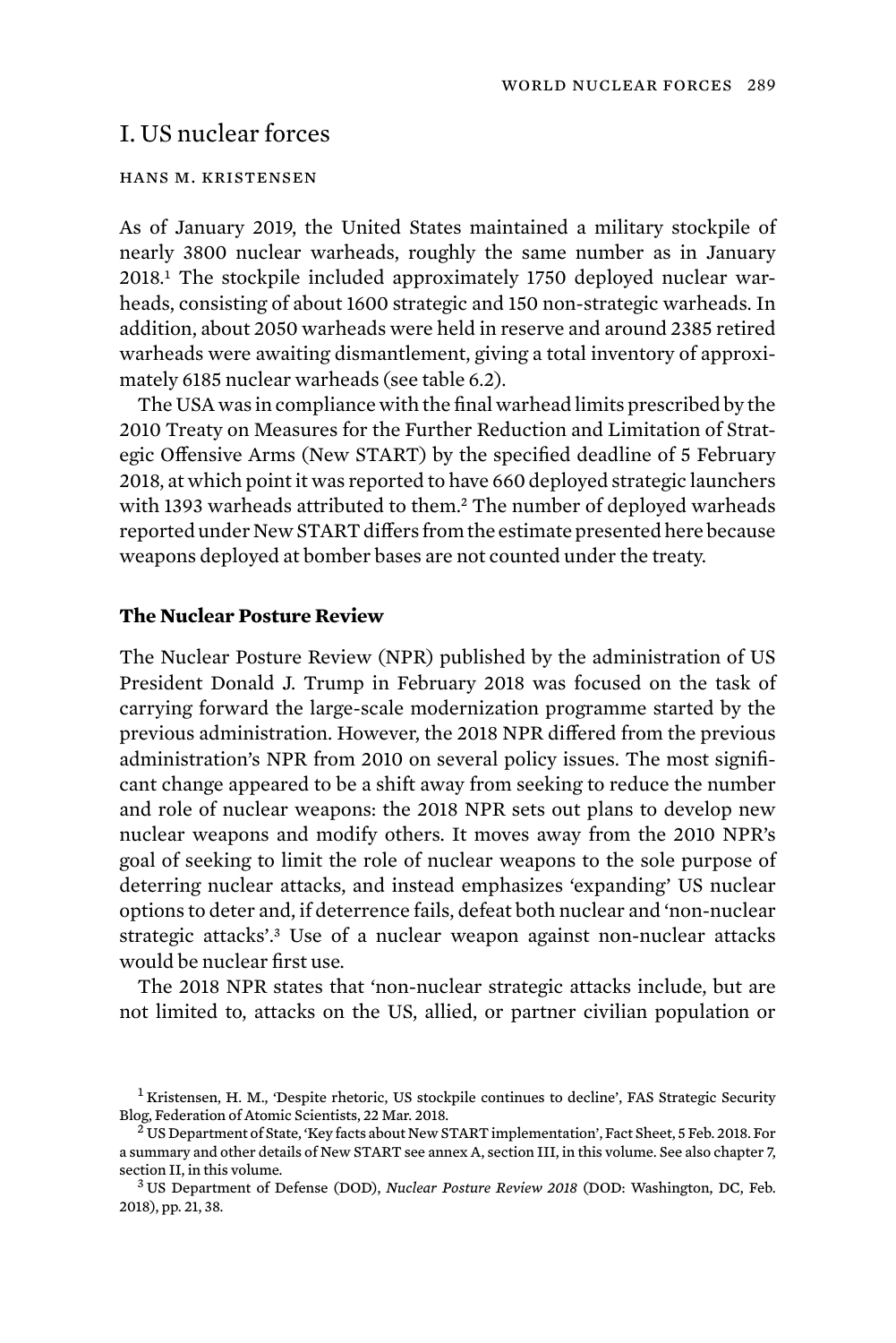#### **Table 6.2.** US nuclear forces, January 2019

| All figures are approximate and some are based on assessments by the author. Warhead totals |  |  |  |
|---------------------------------------------------------------------------------------------|--|--|--|
| and subtotals are rounded to the nearest 5 warheads.                                        |  |  |  |

|                                         |                               | No. of               | Year first Range  |        | Warheads                                   | No. of                |  |
|-----------------------------------------|-------------------------------|----------------------|-------------------|--------|--------------------------------------------|-----------------------|--|
| Type                                    | Designation                   | launchers            | deployed $(km)^d$ |        | x yield                                    | warheads <sup>b</sup> |  |
| <b>Strategic forces</b>                 |                               |                      |                   |        |                                            | 3570                  |  |
| <b>Bombers</b>                          |                               | 60/107c              |                   |        |                                            | 850 <sup>d</sup>      |  |
| $B-52H$                                 | Stratofortress                | 42/87                | 1961              | 16 000 | $20 \times$ ALCMs 5-150 kt <sup>e</sup>    | 528                   |  |
| $B-2A$                                  | Spirit                        | 18/20                | 1994              | 11000  | 16 x B61-7, -11, B83-1<br>$\text{bombs}^f$ | 320                   |  |
| <b>ICBMs</b>                            |                               | 400                  |                   |        |                                            | 800 <sup>g</sup>      |  |
| $LGM-30G$                               | Minuteman III                 |                      |                   |        |                                            |                       |  |
|                                         | $Mk-12A$                      | 200                  | 1979              |        | 13 000 1-3 x W78 335 kt                    | 600 <sup>h</sup>      |  |
|                                         | Mk-21 SERV                    | 200                  | 2006              |        | 13 000 1 x W87 300 kt                      | $200^i$               |  |
| SSBNs/SLBMs                             |                               | $240^{\circ}$        |                   |        |                                            | 1920 <sup>k</sup>     |  |
|                                         | UGM-133A Trident II (D5/D5LE) |                      |                   |        |                                            |                       |  |
|                                         | $Mk-4$                        | $\ddot{\phantom{0}}$ | 1992              | >7400  | 1-8 x W76-0 100 kt                         | 46                    |  |
|                                         | $Mk-4A$                       | $\ddot{\phantom{0}}$ | 2008              | >7400  | 1-8 x W76-1 100 kt                         | 1490                  |  |
|                                         | $Mk-4A$                       | $\ddot{\phantom{0}}$ | (2019)            |        | >7 400 1-8 x W76-2 low kt                  | . .                   |  |
|                                         | $Mk-5$                        | $\ddot{\phantom{0}}$ | 1990              | >7400  | 1-8 x W88 455 kt                           | 384                   |  |
| Non-strategic forces                    |                               |                      |                   |        |                                            | 230 <sup>l</sup>      |  |
| $F-15E$                                 | Strike Eagle                  | . .                  | 1988              | 3840   | $5 \times B61-3, -4^m$                     | 90                    |  |
| $F-16C/D$                               | Falcon                        | $\ddot{\phantom{0}}$ | 1987              |        | $3200^n$ 2 x B61-3, -4                     | 80                    |  |
| F-16MLU                                 | Falcon (NATO)                 | $\ddot{\phantom{a}}$ | 1985              | 3200   | $2 \times B61-3, -4$                       | 30                    |  |
| PA-200                                  | Tornado (NATO)                |                      | 1983              | 2400   | 2 x B61-3, -4                              | 30                    |  |
| <b>Total stockpile</b>                  |                               |                      |                   |        |                                            | $3800^\circ$          |  |
| Deployed warheads                       |                               |                      |                   |        |                                            | $1750^p$              |  |
| Reserve warheads                        |                               |                      |                   |        |                                            |                       |  |
| Retired warheads awaiting dismantlement |                               |                      |                   |        |                                            |                       |  |
| <b>Total inventory</b>                  |                               |                      |                   |        |                                            |                       |  |

 $\ldots$  = not available or not applicable; ( ) = uncertain figure; ALCM = air-launched cruise missile; ICBM = intercontinental ballistic missile; kt = kiloton; NATO = North Atlantic Treaty Organization; SERV = security-enhanced re-entry vehicle; SLBM = submarine-launched ballistic missile; SSBN = nuclear-powered ballistic missile submarine.

*<sup>a</sup>* Maximum unrefuelled range. All nuclear-equipped aircraft can be refuelled in the air. Actual mission range will vary according to flight profile and weapon loading.

*<sup>b</sup>* The number shows the total number of warheads assigned to nuclear-capable delivery systems. Only some of these warheads are deployed on missiles and at aircraft bases.

*<sup>c</sup>* Bombers have two numbers: the first is the number assigned to the nuclear mission; the second is the total inventory. The US Air Force has 66 nuclear-capable bombers (20 B-2As and 46 B-52Hs) of which no more than 60 will be deployed at any given time.

*<sup>d</sup>* Of the bomber weapons, *c*. 300 (200 ALCMs and 100 bombs) are deployed at the bomber bases; all the rest are in central storage. Many of the gravity bombs are no longer fully active and are slated for retirement after the B61-12 is fielded in the early 2020s. This estimate is lower than the author's assessment in *SIPRI Yearbook 2018* due to the retirement of some gravity bombs.

*<sup>e</sup>* The B-52H is no longer configured to carry nuclear gravity bombs.

*<sup>f</sup>* Strategic gravity bombs are only assigned to B-2A bombers. The maximum yields of strategic bombs are: B61-7 (360 kt), B61-11 (400 kt), B83-1 (1200 kt). However, they also have lower yields. Most B83-1s have been moved to the inactive stockpile and B-2As rarely exercise with the B83-1. The administration of President Barack Obama decided that the B83-1 would be retired once the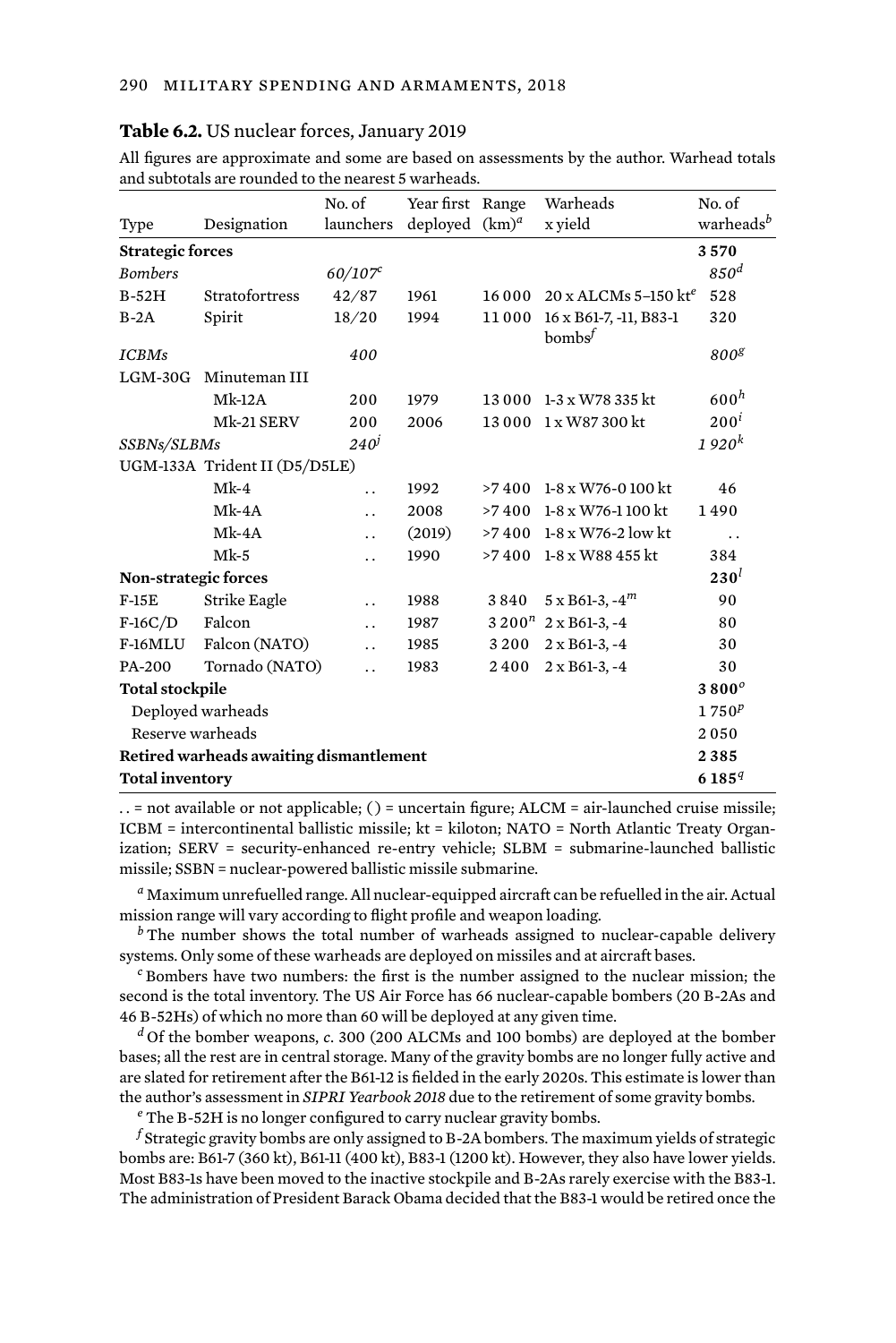B61-12 was deployed, but the administration of President Donald J. Trump has indicated that it might retain the B83-1 for a longer period.

*<sup>g</sup>* Of these ICBM warheads, only 400 are deployed on the missiles. The remaining warheads are in central storage.

*<sup>h</sup>* Only 200 of these W78 warheads are deployed. The rest are in central storage.

*<sup>i</sup>* Another 340 W87s are possibly in long-term storage outside the stockpile for planned use in the W78 replacement warhead (W87-1).

*<sup>j</sup>* Of the 14 SSBNs, 2 are normally undergoing refuelling overhaul at any given time. They are not assigned weapons. Another 2 or more submarines may be undergoing maintenance at any given time and may not be carrying missiles. The number of deployable missiles has been reduced to 240 to meet the New START limit on deployed strategic missile launchers.

*<sup>k</sup>* Of these warheads, only about 950 are deployed on submarines; all the rest are in central storage. Although each D5 missile was counted under the 1991 Strategic Arms Reduction Treaty as carrying 8 warheads and the missile was initially flight tested with 14, the US Navy has downloaded each missile to an average of 4–5 warheads. All deployed W76 warheads are of the new W76-1 type. After completion of the W76-1 programme, all remaining W76-0s will be retired.

*<sup>l</sup>* This estimate is based on a revision of the author's assessment of 200 in *SIPRI Yearbook 2018*. The author estimates that the stockpile of B61s is declining but at a slower pace than previously thought. Approximately 150 of the tactical bombs are thought to be deployed across six NATO airbases outside the USA. The remaining bombs are in central storage in the USA. Older B61 versions will be returned to the USA once the B61-12 is deployed.

*<sup>m</sup>* The maximum yields of tactical bombs are: B61-3 (170 kt) and B61-4 (50 kt). All have selective lower yields. The B61-10 was retired in 2016.

*<sup>n</sup>* Most sources list 2400 km unrefuelled ferry range but Lockheed Martin, which produces the F-16, lists 3200 km.

*<sup>o</sup>* Of these weapons, approximately 1750 are deployed on ballistic missiles, at bomber bases in the USA and at six NATO airbases outside the USA; all the rest are in central storage.

*<sup>p</sup>* The deployed warhead number in this table differs from the number declared under New START because the treaty attributes a fictive number to bombers and does not count weapons at bomber bases or cover non-strategic weapons.

*<sup>q</sup>* In addition to these intact warheads, there are more than 20 000 plutonium pits stored at the Pantex Plant, Texas, and perhaps 4000 uranium secondaries stored at the Y-12 facility at Oak Ridge, Tennessee.

*Sources*: US Department of Defense, various budget reports, press releases and documents obtained under the Freedom of Information Act; US Department of Energy, various budget reports and plans; US Air Force, US Navy and US Department of Energy, personal communications; 'Nuclear notebook', *Bulletin of the Atomic Scientists*, various issues; and author's estimates.

infrastructure, and attacks on US or allied nuclear forces, their command and control, or warning and attack assessment capabilities'.4 US nuclear capabilities will be postured to 'hedge against the potential rapid growth or emergence of nuclear and non-nuclear strategic threats, including chemical, biological, cyber, and large-scale conventional aggression'.5 According to the 2018 NPR, to achieve this aim, 'the United States will enhance the flexibility and range of its tailored deterrence options . . . Expanding flexible US nuclear

<sup>4</sup> US Department of Defense (note 3), p. 21.

<sup>5</sup> US Department of Defense (note 3), pp. 21, 38.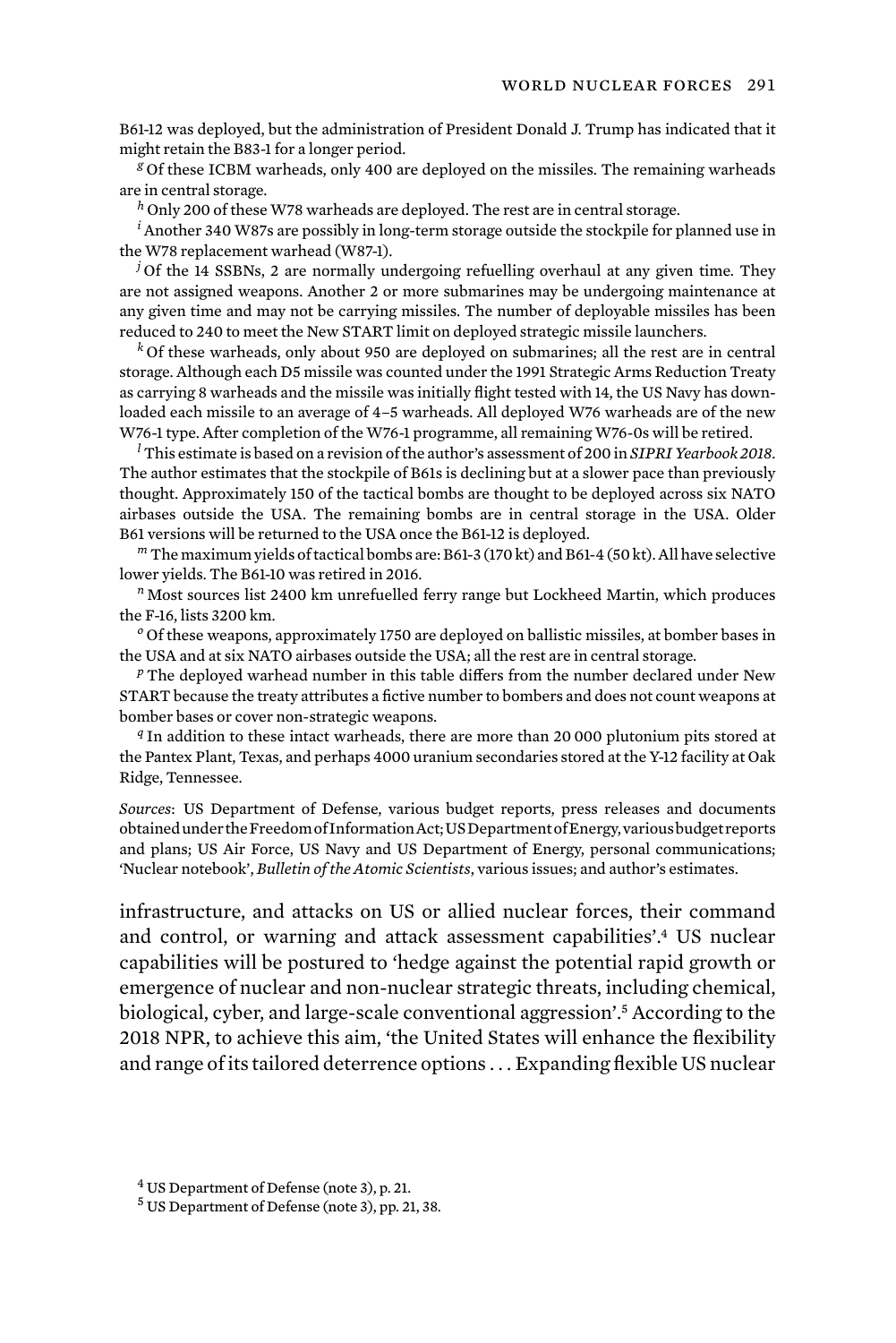options now, to include low-yield options, is important for the preservation of credible deterrence against regional aggression'.<sup>6</sup>

If approved by the US Congress, the new tailored capabilities will include, in the short term, the modification of 'a small number' of warheads on the Trident II D5LE submarine-launched ballistic missile (SLBM) 'to ensure a prompt response option that is able to penetrate adversary defenses'.<sup>7</sup> According to the 2018 NPR, this capability is necessary to 'help counter any mistaken perception of an exploitable "gap" in US regional deterrence capabilities'.<sup>8</sup> The plan appears to be to modify some of the existing W76-1 100-kiloton two-stage thermonuclear warheads to single-stage warheads by shutting down the secondary to limit the yield to what the primary can produce, giving an estimated yield of 5–7 kt (see below).<sup>9</sup>

The NPR states that, in the longer term, the USA will also 'pursue a nuclear-armed' submarine-launched cruise missile (SLCM) to 'provide a needed non-strategic regional presence, an assured response capability' and a response—which is itself compliant with the 1987 Soviet–US Treaty on the Elimination of Intermediate-Range and Shorter-Range Missiles (INF Treaty)—'to Russia's continuing [INF] Treaty violation'.10 With regard to the new missile, the NPR states that the USA 'will immediately begin efforts to restore this capability by initiating a requirements study leading to an Analysis of Alternatives ... for the rapid development of a modern SLCM'.11 According to the NPR, the 'US pursuit of a submarine-launched cruise missile may provide the necessary incentive for Russia to negotiate seriously a reduction of its non-strategic nuclear weapons, just as the prior Western deployment of intermediate-range nuclear forces in Europe led to the 1987 INF Treaty'.<sup>12</sup>

The NPR states that the above-mentioned short- and long-term capabilities will 'provide a more diverse set of characteristics greatly enhancing … [the USA's] ability to tailor deterrence and assurance; expand the range of credible US options for responding to nuclear or non-nuclear strategic attack; and enhance deterrence by signaling to potential adversaries that their concepts of coercive, limited nuclear escalation offer no exploitable advantage'.<sup>13</sup>

The US nuclear arsenal already includes around 1000 gravity bombs and air-launched cruise missiles (ALCMs) with low-yield warhead options, but the NPR provides no evidence that existing capabilities are insufficient; it

<sup>6</sup> US Department of Defense (note 3), pp. 38, 54.

<sup>7</sup> US Department of Defense (note 3), p. 55.

<sup>8</sup> US Department of Defense (note 3), p. 55.

 $^9$  Author's assessment based on private communication with US government officials.  $^{10}$  US Department of Defense (note 3), p. 55.

<sup>&</sup>lt;sup>11</sup> US Department of Defense (note 3), p. 55.<br><sup>12</sup> US Department of Defense (note 3), p. 55. On the INF Treaty see chapter 7, section II, in this volume.<br><sup>13</sup> US Department of Defense (note 3), p. 55.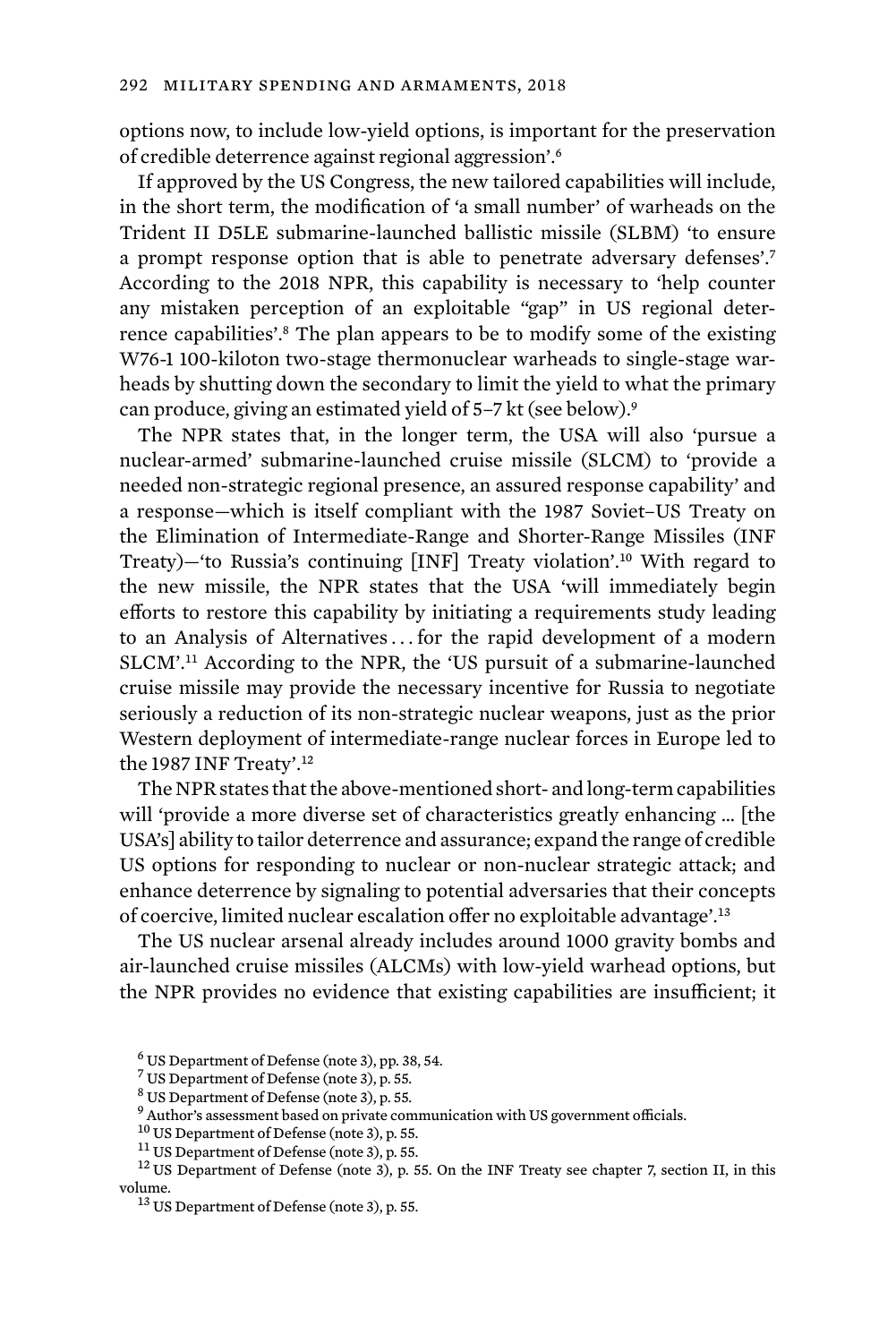simply claims that new capabilities are needed.<sup>14</sup> The US Navy had a nuclear SLCM (Tomahawk Land-Attack Cruise Missile, TLAM/N), but this missile was retired in 2011 because it was considered redundant.15 All other nonstrategic nuclear weapons, except a limited number of gravity bombs for fighter-bombers (see below), have been retired because, notwithstanding Russia's large non-strategic nuclear weapons arsenal, the USA decided that there was no longer a military need for them. Russia's development of the ground-launched cruise missile (SSC-8 or 9M729) that the USA alleges is in violation of the INF Treaty began in 2008–10 when the US arsenal included a nuclear SLCM (i.e. the TLAM/N). It is therefore unclear why the USA now believes that the reintroduction of a nuclear SLCM would cause a change in Russian strategy. Moreover, US Strategic Command has already strengthened the USA's strategic bomber support of the North Atlantic Treaty Organization (NATO) to enhance deterrence in response to the perceived provocative and aggressive behaviour of Russia.16 Those bombers are equipped with the nuclear ALCM and will receive the new LRSO (Long-Range Standoff) missile, which will have essentially the same capabilities as the SLCM proposed by the NPR (see below).

Russia's decisions about the size and composition of its non-strategic nuclear arsenal appear to be driven by the USA's superiority in *conventional*  forces and not by the US non-strategic nuclear arsenal or by weapons yield*.* 17 Instead, pursuit of a new SLCM to 'provide a needed non-strategic regional presence' in Europe and Asia could—especially when combined with the parallel expansion of US long-range conventional strike capabilities strengthen Russia's reliance on non-strategic nuclear weapons and potentially could even trigger Chinese interest in developing such a capability.

A new SLCM would also require the installation of nuclear-certified storage and launch-control equipment on the attack submarines that are assigned the new mission. Sea- and land-based personnel would need to be trained and certified to maintain and handle the weapons. These are complex and expensive logistical requirements that would place further strain on the US Navy's financial and operational resources. In addition, the reconstitution of a nuclear SLCM could spark discord with certain states. During the cold war era, visits to foreign ports by US nuclear-capable vessels regularly led to serious political disputes when the ports were in states that did not allow

 $14$  Kristensen, H. M., 'The flawed push for new nuclear weapons capabilities', FAS Strategic Security Blog, Federation of American Scientists, 29 June 2017.

 $B^{\overline{15}}$  See e.g. Kristensen, H. M., 'W80-1 warhead selected for new nuclear cruise missile', FAS Strategic<br>Security Blog, Federation of American Scientists, 10 Oct. 2014.

 $^{16}$ Kristensen, H. M., 'Increasing nuclear bombers operations', FAS Strategic Security Blog, Federation of American Scientists, 25 Sep. 2016.

<sup>&</sup>lt;sup>17</sup> Kristensen, H. M., 'Russian nuclear forces: Buildup or modernization?', Russia Matters, Belfer Center for Science and International Affairs, Harvard Kennedy School, 14 Sep. 2017.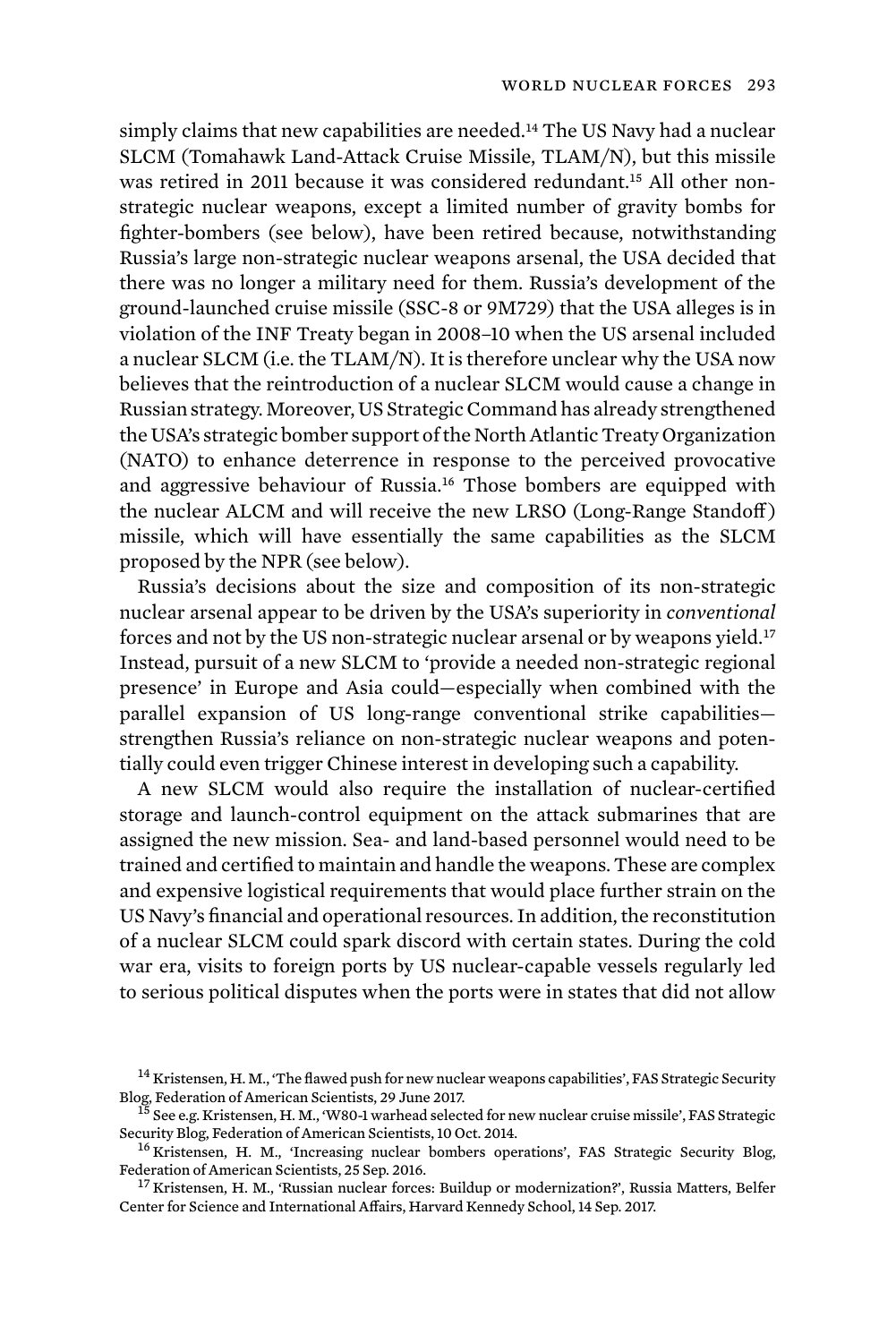nuclear weapons on their territory.18 In the case of New Zealand, for example, that country's long-standing policy of refusing entry to its ports of nuclearcapable vessels prompted significant strains in its diplomatic relations with the USA in the mid 1980s, which have only recently begun to be repaired.<sup>19</sup>

## **Nuclear modernization**

The 2018 NPR confirmed that the Trump administration intends to continue, for the most part, with the nuclear weapon modernization programme instituted by the previous administration, some of which is already well under way. The programme aims to replace or upgrade all nuclear delivery systems. Specifically, it plans to introduce a new class (Columbia) of nuclear-powered ballistic missile submarine (SSBN), a new nuclear-capable strategic bomber (B-21 Raider), a new long-range ALCM (the above-mentioned LRSO), a new intercontinental ballistic missile (Ground Based Strategic Deterrent, GBSD), and a new nuclear-capable tactical fighter-bomber aircraft (F-35A). The programme also aims to upgrade the command and control systems at the US Department of Defense, and the nuclear warheads and their supporting infrastructure at the US Department of Energy's National Nuclear Security Administration (NNSA).

According to an estimate published in January 2018 by the US Congressional Budget Office (CBO), modernizing and operating the US nuclear arsenal and the facilities that support it will cost around \$494 billion for the period 2019–28, \$94 billion more than the CBO's 2017 estimate for the 2017–26 period. The rise partly reflects the expected increase in costs based on the progression of the modernization programme as well as the 2018 NPR's addition of new nuclear weapons.20 The nuclear modernization (and maintenance) programme will continue well beyond 2028 and, based on the CBO's estimate, will cost \$1.2 trillion over the next three decades. Notably, although the CBO estimate accounts for inflation, other estimates forecast that the total cost will be closer to \$1.7 trillion.<sup>21</sup> The NPR acknowledges that

<sup>&</sup>lt;sup>18</sup> For background on the international disputes over nuclear-capable ship visits during the cold war see Kristensen, H. K., *The Neither Confirm Nor Deny Policy: Nuclear Diplomacy at Work*, Working Paper (Federation of American Scientists: Washington, DC, Feb. 2006).

<sup>19</sup> Robson, S., 'US Navy to return to New Zealand after 30-year rift over nukes', *Stars and Stripes*, 21 July 2016. <sup>20</sup> US Congressional Budget Office, 'Projected costs of US nuclear forces, 2019 to 2028', Jan. 2019,

p. 1.<br><sup>21</sup> See e.g. Reif, K., 'US nuclear modernization programs', Arms Control Association, Fact Sheet, updated Aug. 2018.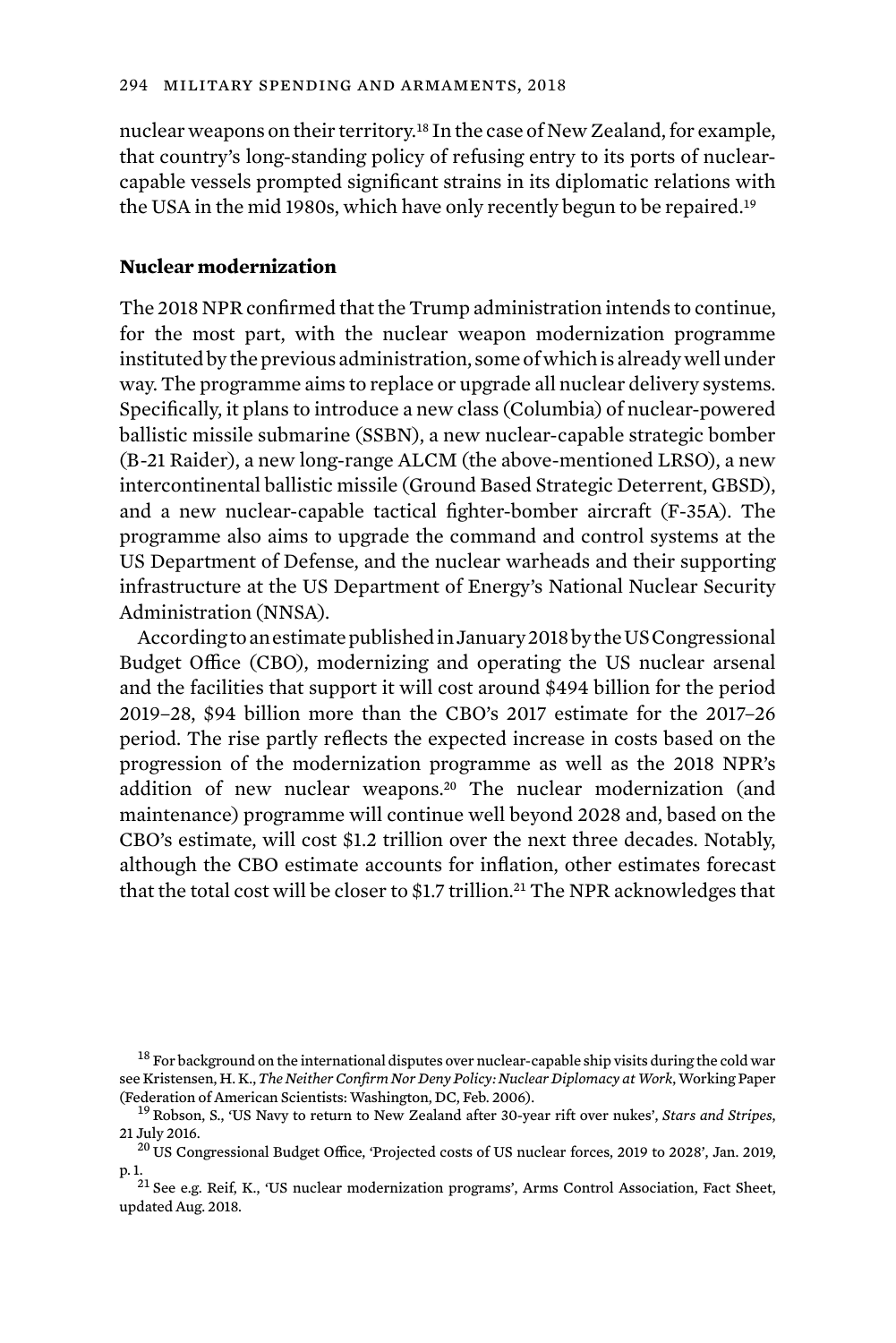cost estimates of the modernization programme vary but states that the programme is 'an affordable priority' and emphasizes that the total cost is only a small portion of the overall defence budget.<sup>22</sup> There is little doubt, however, that limited resources, competing nuclear and conventional modernization programmes, and the rapidly growing deficit will present significant challenges for the nuclear modernization programme.

## **Bombers**

The US Air Force currently operates a fleet of 169 heavy bombers: 62 B-1Bs, 20 B-2As, and 87 B-52Hs. Of these, 66 (20 B-2As and 46 B-52Hs) are nuclearcapable, although only 60 (18 B-2As and 42 B-52Hs) are thought to be assigned nuclear delivery roles. It is estimated here that there are nearly 850 warheads assigned to strategic bombers, of which about 300 are deployed at bomber bases. The bombers are being equipped with new command and control systems to improve interconnectivity with other forces and the US National Command Authority.<sup>23</sup>

The development of the next-generation long-range strike bomber, known as the B-21 Raider, is well under way. The B-21 will be capable of delivering B61-12 guided nuclear gravity bombs, which are currently in development, and LRSO cruise missiles (see below). It will also be capable of both manned and unmanned operations, although nuclear missions are thought to be manned.<sup>24</sup> The new bomber is scheduled to enter service in the mid 2020s.<sup>25</sup> The B-21 will replace the B-1 and B-2 bombers at Dyess Air Force Base (AFB) in Texas, Ellsworth AFB in South Dakota, and Whiteman AFB in Missouri.<sup>26</sup>

To arm its bombers, the US Air Force is developing a controversial new nuclear ALCM—the LRSO—for deployment from 2030. US defence officials claim that the LRSO is needed to enable bombers to strike targets even when faced with advanced air defence systems and provide flexible strike options in regional scenarios. However, some critics argue that the standoff mission can be performed with non-nuclear long-range cruise missiles such as the extended-range version of the Joint Air-to-Surface Standoff Missile

<sup>26</sup> US Air Force, Secretary of the Air Force Public Affairs, 'Air force selects locations for B-21 aircraft', 2 May 2018.

<sup>&</sup>lt;sup>22</sup> US Department of Defense (note 3), pp. XI, 51–52.<br><sup>23</sup> US Air Force, Presentation to the US House of Representatives Armed Services Committee, Strategic Forces Subcommittee, Subject: FY19 Posture for Department of Defense Nuclear Forces,

Statement of Rand, R. (Gen.), Commander Air Force Global Strike Command, 22 Mar. 2018.<br><sup>24</sup> US Department of Defense (DOD), Inspector General, *Audit of the Acquisition of the Long Range Strike-Bomber*, DODIG-2015-170 (DOD

<sup>&</sup>lt;sup>25</sup> Gertler, J., *Air Force B-21 Raider Long-Range Strike Bomber*, Congressional Research Service (CRS), Report for Congress R44463 (US Congress, CRS: Washington, DC, updated 12 Oct. 2018), p. 10.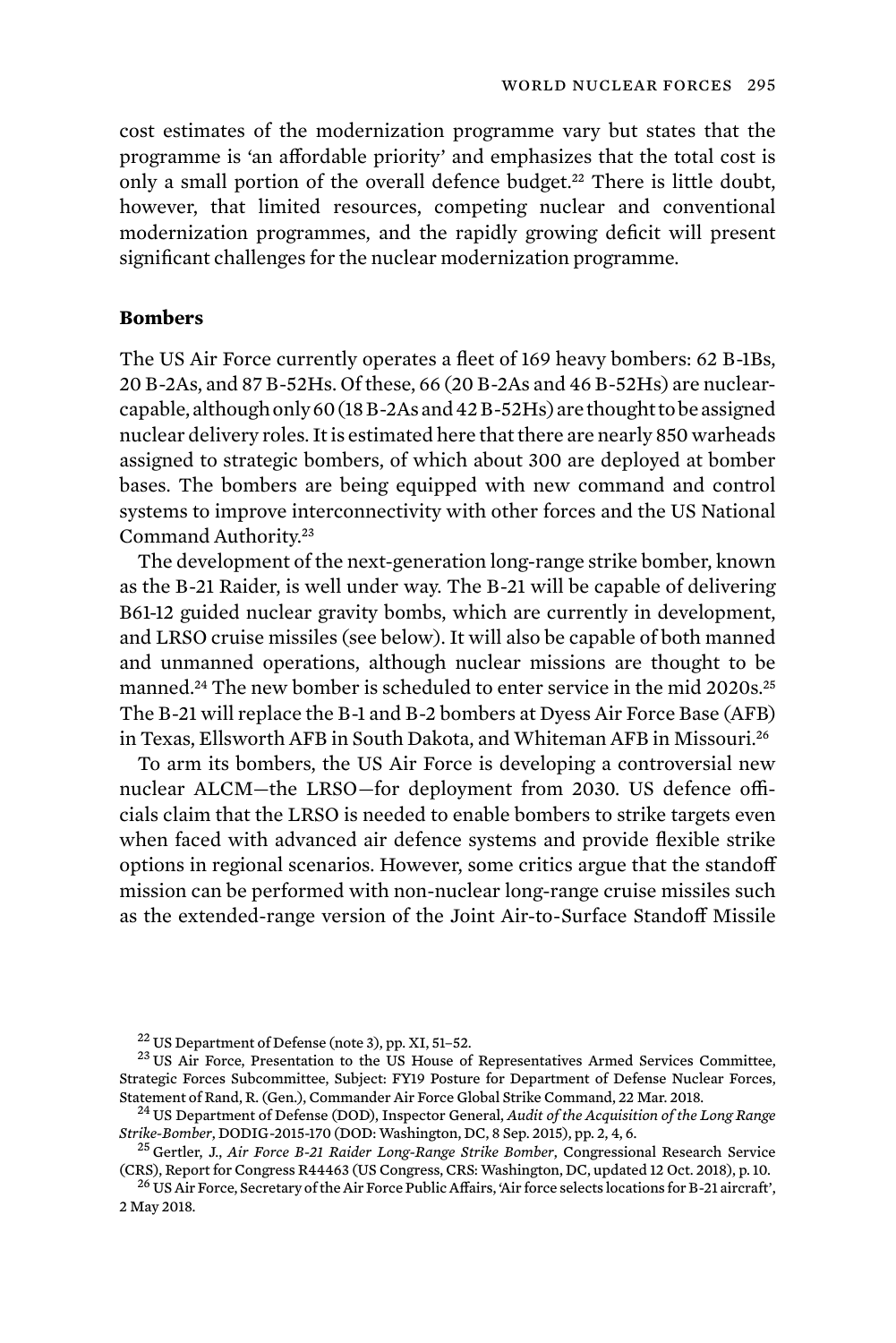(JASSM-ER).27 The US Air Force plans to acquire 1000 LRSO missiles, of which about half will be nuclear-armed and the rest used for test launches.<sup>28</sup>

### **Land-based ballistic missiles**

As of January 2019, the USA deployed 400 Minuteman III intercontinental ballistic missiles (ICBMs) in 450 silos across three missile wings. Fifty empty silos are kept in a state of readiness and can be reloaded with stored missiles if necessary.<sup>29</sup>

Each Minuteman III ICBM is armed with one warhead: either a 335-kt W78/Mk12A or a 300-kt W87/Mk21. Missiles carrying the W78 can be uploaded with up to two more warheads for a maximum of three multiple independently targetable re-entry vehicles (MIRVs). It is estimated here that there are 800 warheads assigned to the ICBM force, of which 400 are deployed on the missiles.

The entire Minuteman III force completed a decade-long upgrade in 2015 to extend its life through the 2020s. Moreover, an upgrade is under way of the W87/Mk21 re-entry vehicle to a new fuze (arming, fuzing and firing unit).<sup>30</sup>

The US Air Force has begun development of a next-generation ICBM, the above-mentioned GBSD, which is scheduled to begin replacing the Minuteman III in 2028. It plans to buy 642 missiles, of which 400 would be deployed, 50 stored and the rest used for test launches and as spares.<sup>31</sup> The expected cost of developing and producing the GBSD is increasing, and in 2017 it was projected to be around \$100 billion, up from an initial projection of \$62.3 billion in 2015.<sup>32</sup>

To arm the GBSD, the US Air Force and the NNSA previously planned to lifeextend the W78 as part of a controversial Interoperable Warhead-I (IW-I) programme that would have combined ICBM and navy warheads. In August 2018, however, the US Nuclear Weapons Council (operated as a joint activity of the Department of Defense and the Department of Energy) cancelled the IW-I programme and renamed the W78 replacement programme as the W87-1

 $27$  For background and context on the LRSO see e.g. Kristensen, H. M., 'LRSO: The nuclear cruise missile mission', FAS Strategic Security Blog, Federation of American Scientists, 20 Oct. 2015; Kristensen, H. M., 'Forget LRSO: JASSM-ER can do the job', FAS Strategic Security Blog, Federation of American Scientists, 16 Dec. 2015; and Reif, K., 'Examining the flawed rationale for a new nuclear airlaunched cruise missile', *Arms Control Today*, Issue Briefs, vol. 8, no. 2 (12 June 2016). <sup>28</sup> US Air Force, Presentation to the US Senate Armed Services Committee, Strategic Forces

Subcommittee, Subject: FY19 Posture for Department of Defense Nuclear Forces, Statement of

Rand, R. (Gen.), Commander Air Force Global Strike Command, 11 Apr. 2018, p. 13.<br><sup>29</sup> Air Force Technology, 'USAF removes last of 50 Minuteman III ICBMs and meets NST require-<br>ments', 3 July 2017.

<sup>&</sup>lt;sup>30</sup> Padilla, M., 'Sandia on target for first Mk21 Fuze flight test in 2018', *Sandia Lab News*, vol. 70, no. 6 (16 Mar. 2018). <sup>31</sup> Reif, K., 'Air Force drafts plan for follow-on ICBM', *Arms Control Today*, 8 July 2015. <sup>32</sup> Reif, K., 'New ICBM replacement cost revealed', *Arms Control Today*, Mar. 2017.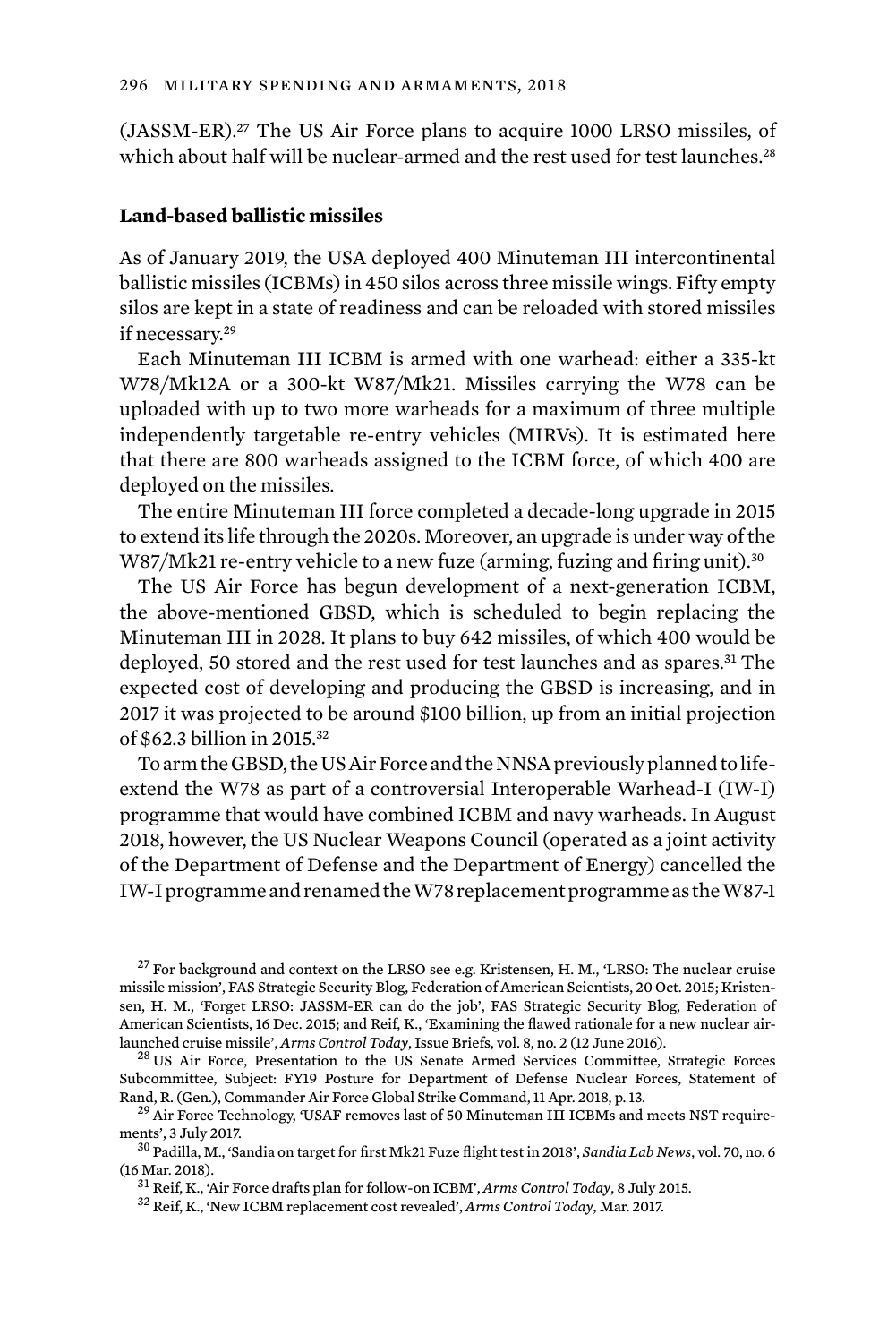to reflect that it will use a W87 plutonium pit with insensitive high explosives instead of the conventional high explosives used in the W78. The projected cost of the W87-1 programme is between \$8.9 billion and \$15.6 billion.<sup>33</sup>

The US Air Force's Minuteman III flight-testing programme experienced several anomalies in 2018. The first occurred on 5 February when a test launch from Vandenberg AFB in California was cancelled.34 A launch on 25 April was successful but on 30 July a Minuteman III was blown up shortly after launch.<sup>35</sup> A successful launch was carried out on 6 November.<sup>36</sup> The two successful flights flew mock warheads that impacted some 6760 kilometres away at the Ronald Reagan Ballistic Missile Defense Test Site in the Kwajalein Atoll in the Marshall Islands.

In addition to live Minuteman III launches, a simulated ICBM launch (Simulated Electronic Launch-Minuteman, SELM) was conducted at F. E. Warren AFB in Wyoming on 21–22 March that involved the use of the airborne launch control system on an E-6B Mercury aircraft to launch the missiles.37 SELM tests are done every six months at one of the three ICBM bases on a rotational basis.

#### **Ballistic missile submarines**

The US Navy completed the reduction of missile launch tubes (from 24 to 20) on each of its Ohio class SSBNs in late 2017.38 The reduction was necessary to meet the New START limit of no more than 700 deployed strategic launchers. Following the reductions, the navy's SSBN fleet can deploy up to 240 strategic missiles.

All of the 14 Ohio class SSBNs—8 of which are based at Naval Submarine Base Kitsap in Washington State and 6 at Naval Submarine Base Kings Bay in Georgia—are armed with Trident II D5 SLBMs. Of the 14 SSBNs, 12 are normally considered to be operational and 2 are typically undergoing refuelling overhaul at any given time. Around 8 to 10 SSBNs are normally at sea, of which 4 or 5 are on alert in their designated patrol areas and ready to fire their missiles within 15 minutes of receiving the launch order.

<sup>33</sup> US Department of Energy, National Nuclear Security Administration (NNSA), *W78 Replacement Program (W87-1): Cost Estimates and Use of Insensitive High Explosives*, Report to Congress (NNSA: Washington, DC, Dec. 2018), pp. III, 7. <sup>34</sup> Robbins, G., 'Tuesday night's Minuteman launch abruptly canceled', *San Diego Union-Tribune*,

<sup>6</sup> Feb. 2018. <sup>35</sup> The Defense Post, 'US Air Force tests Minuteman III intercontinental ballistic missile', 25 Apr.

<sup>2018;</sup> and Scully, J., 'Minuteman missile test launch from Vandenberg AFB ends in failure', Noozhawk,

<sup>31</sup> July 2018.<br><sup>36</sup> Jones, J. and Myles, D., US Air Force, 30th Space Wing Public Affairs, 'Minuteman III GT 228GM<br>launches from Vandenberg'. Defense Visual Information Distribution Service, 6 Nov. 2018.

 $^{37}$  Wagner, A., 'Another SELM for the books', F. E. Warren Air Force Base, 29 Aug. 2018.  $^{38}$  US Navy officials, Private communication with author, 2018.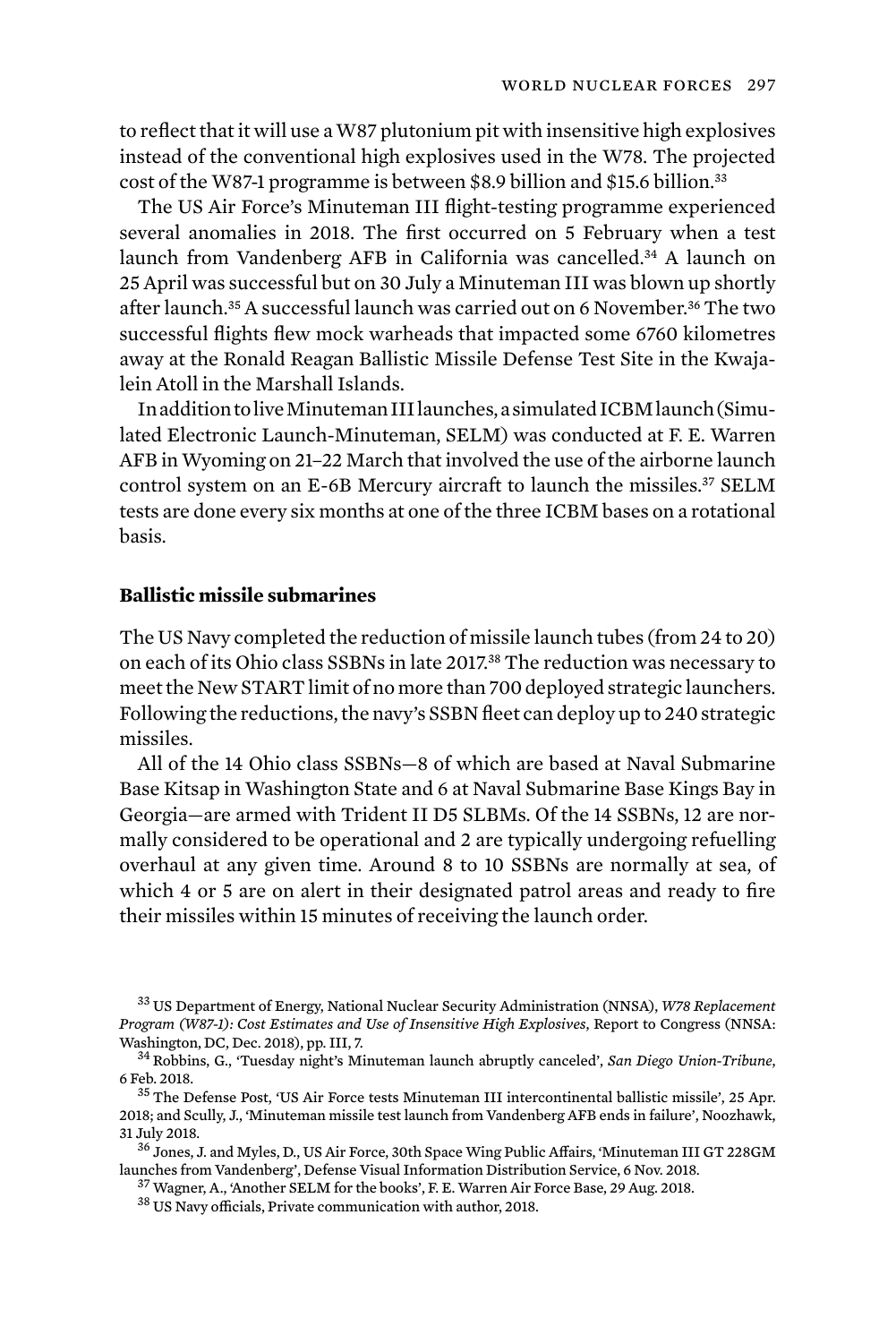Since 2017, the navy has been replacing Trident II D5 SLBMs with an enhanced version known as the D5LE (LE for 'life extended'). The first D5LEs were loaded on the *USS Maryland* (SSBN-738) in February 2017.39 The D5LE is equipped with the new Mk-6 guidance system, designed to improve the SLBM's effectiveness. The D5LE will arm Ohio class submarines for the remainder of their service lives (up to 2042) and will also be deployed on British Trident submarines *(*see section III). The D5LE will initially also arm the new Columbia class SSBN, the first of which is scheduled to start patrols in 2031, but will eventually be replaced with a new SLBM, currently named the SWS (Strategic Weapon System) 534 or D5LE2.<sup>40</sup> The 2018 NPR states that the navy 'will begin studies in 2020 to define a cost-effective, credible, and effective SLBM that … [can be deployed] throughout the service life of the COLUMBIA SSBN'<sup>41</sup>

The Trident SLBMs carry two basic warhead types: either the 455-kt W88 or the 100-kt W76-1 (only a few of the older W76-0 version remain in the stockpile). The W76-1 is equipped with a new fuze that improves its targeting effectiveness. It is estimated here that around 1920 warheads are assigned to the SSBN fleet, of which about half are deployed on missiles. Each SLBM can carry up to eight warheads but normally carries fewer. The navy does not disclose how many warheads it carries on each submarine but, in practice, each missile carries an average of four to five warheads, depending on mission requirements. The New START data indicates that the SSBN fleet carried a total of 950 warheads as of September 2018.<sup>42</sup>

As previously noted, pursuant to the 2018 NPR, the USA has begun development of a low-yield version of the W76 warhead (W76-2).<sup>43</sup> Production began in late 2018 and the warheads will be delivered to the navy by September 2019.44 Although US war plans have long included limited strike options with a single SLBM or a small number of them, the addition of a low-yield W76-2 to the US arsenal to deter Russian use of low-yield tactical nuclear weapons (as explained by the 2018 NPR) indicates a new way of using strategic missiles in a tactical fashion.<sup>45</sup>

The navy test launched two Trident II D5LE SLBMs from the *USS Nebraska* (SSBN-739) in the Pacific Ocean on 28 March 2018. The launches

<sup>39</sup> US Navy, US House of Representatives Armed Services Committee on Nuclear Forces, Strategic Forces Subcommittee, Statement of Benedict, T. (Vice Admiral), Director, Strategic Systems Programs, 25 May 2017. <sup>40</sup> Peterson, J., 'Navy strategic missile boss starting concept development for new missile', *Seapower*,

<sup>24</sup> May 2017.<br> $^{41}$  US Department of Defense (note 3), p. 49.<br> $^{42}$  US Department of State, 'New START Treaty aggregate numbers of strategic offensive arms', Fact

Sheet, 1 Sep. 2018. <sup>43</sup> US Department of Defense (note 3), p. 55. <sup>44</sup> Leone, D., 'NNSA has started building low-yield sub warhead', *Nuclear Security & Deterrence* 

*Monitor*, vol. 23, no. 4 (25 Jan. 2019).<br><sup>45</sup> US Department of Defense (note 3), p. 55.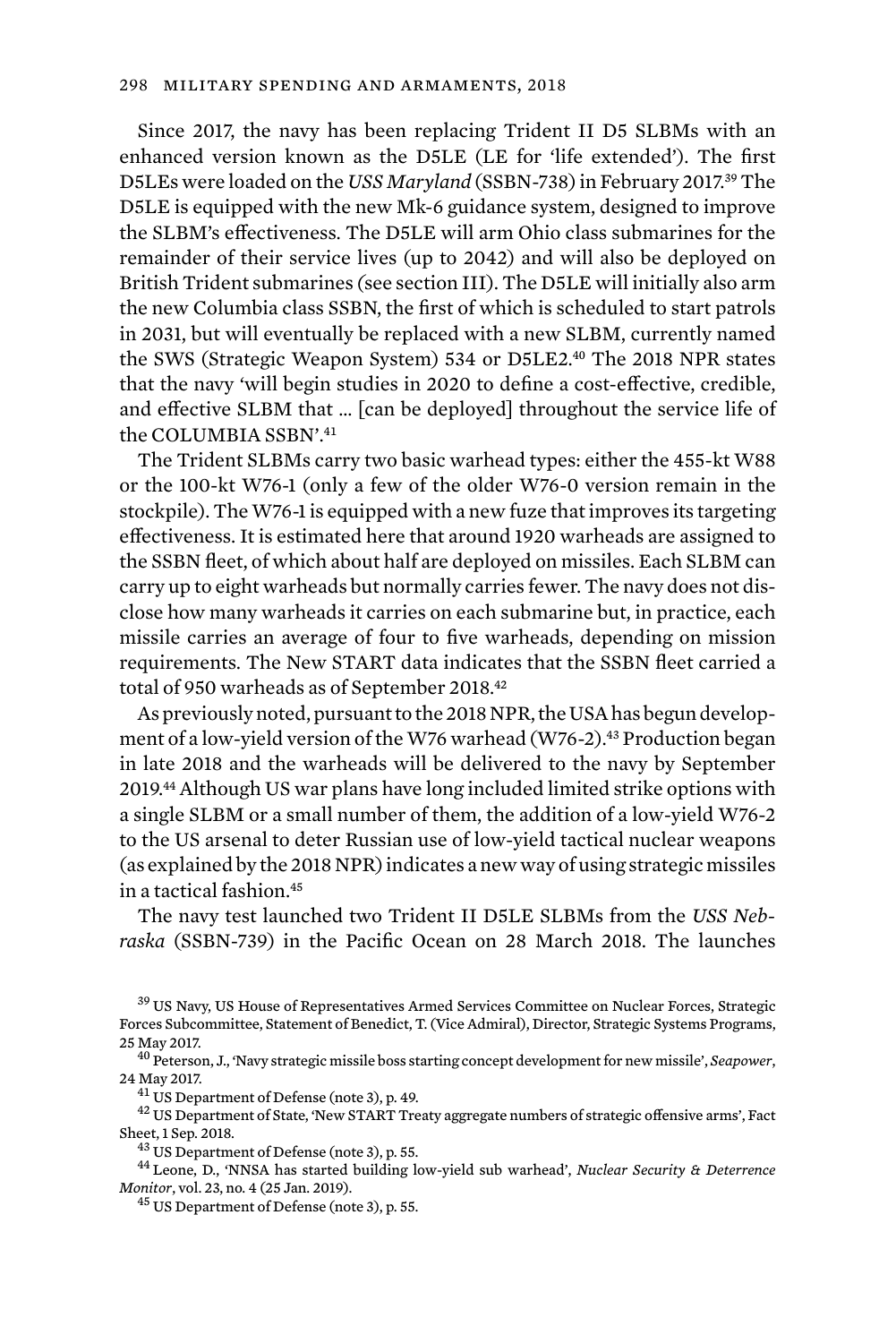formed part of the submarine's recertification for strategic patrols following a reactor refuelling overhaul.<sup>46</sup>

### **Non-strategic nuclear weapons**

The USA has one basic type of non-strategic weapon in its stockpile—the B61 gravity bomb. The weapon exists in two modifications: B61-3 and B61-4. A third modification (B61-10) was retired in September 2016.47 There are an estimated 230 tactical B61 bombs left in the stockpile.<sup>48</sup>

Approximately 150 of the bombs are thought to be deployed at six NATO airbases in five countries: Aviano and Ghedi, Italy; Büchel, Germany; Incirlik, Turkey; Kleine Brogel, Belgium; and Volkel, the Netherlands. The Belgian and Dutch air forces (using F-16 fighter-bombers) and German and Italian air forces (using PA-200 Tornado combat aircraft) are assigned nuclear strike missions with the US B61 bombs. Turkish F-16s are also thought to be nuclearcapable, but it is uncertain if the Turkish Air Force still serves a nuclear strike mission. In peacetime, the bombs are kept under the custodial control of US Air Force personnel. Concerns were raised about the security of the nuclear weapons at the Incirlik base during the failed coup attempt in Turkey in July 2016, and reports emerged in late 2017 suggesting that the weapons might have been 'quietly withdrawn'.<sup>49</sup> These reports have not been confirmed, and Incirlik is included in scheduled nuclear storage base upgrades for 2019.

The remaining 80 B61 bombs are stored at bases in the continental USA for potential use by US fighter-bombers in support of allies outside Europe, including in East Asia.

NATO has approved a modernization of its nuclear posture in Europe through deployment, beginning in 2022–24, of the US B61-12 guided nuclear gravity bomb currently in development in the USA.50 The B61-12 will use the nuclear explosive package of the B61-4, which has a maximum yield of approximately 50 kt, but will be equipped with a new tail kit to increase its accuracy and standoff capability. The B61-12 will be able to destroy hardened targets that could not be destroyed by the B61-3 or B61-4. It will also enable

<sup>46</sup> Lockheed Martin, 'Modernized Lockheed Martin Trident II D5 missile test certifies submarine for patrol', Press release, 28 Mar. 2018. <sup>47</sup> US Department of Energy, National Nuclear Security Administration (NNSA), *Fiscal Year 2018* 

*Stockpile Stewardship Management Plan*, Report to Congress (NNSA: Washington, DC, Nov. 2017), figure 1–7, p. 1-13. <sup>48</sup> This estimate is based on a revision of the author's assessment of 200 B61 bombs in *SIPRI* 

*Yearbook 2018.* The author estimates that the stockpile of B61s is declining but at a slower pace than previously thought.<br><sup>49</sup> Hammond, J., 'The future of Incirlik Air Base', Real Clear Defense, 30 Nov. 2017.<br><sup>50</sup> For an overview of the modernization of US and NATO non-strategic nuclear forces see

Andreasen, S. et al., Nuclear Threat Initiative (NTI), *Building a Safe, Secure, and Credible NATO Nuclear Posture* (NTI: Washington, DC, Jan. 2018).